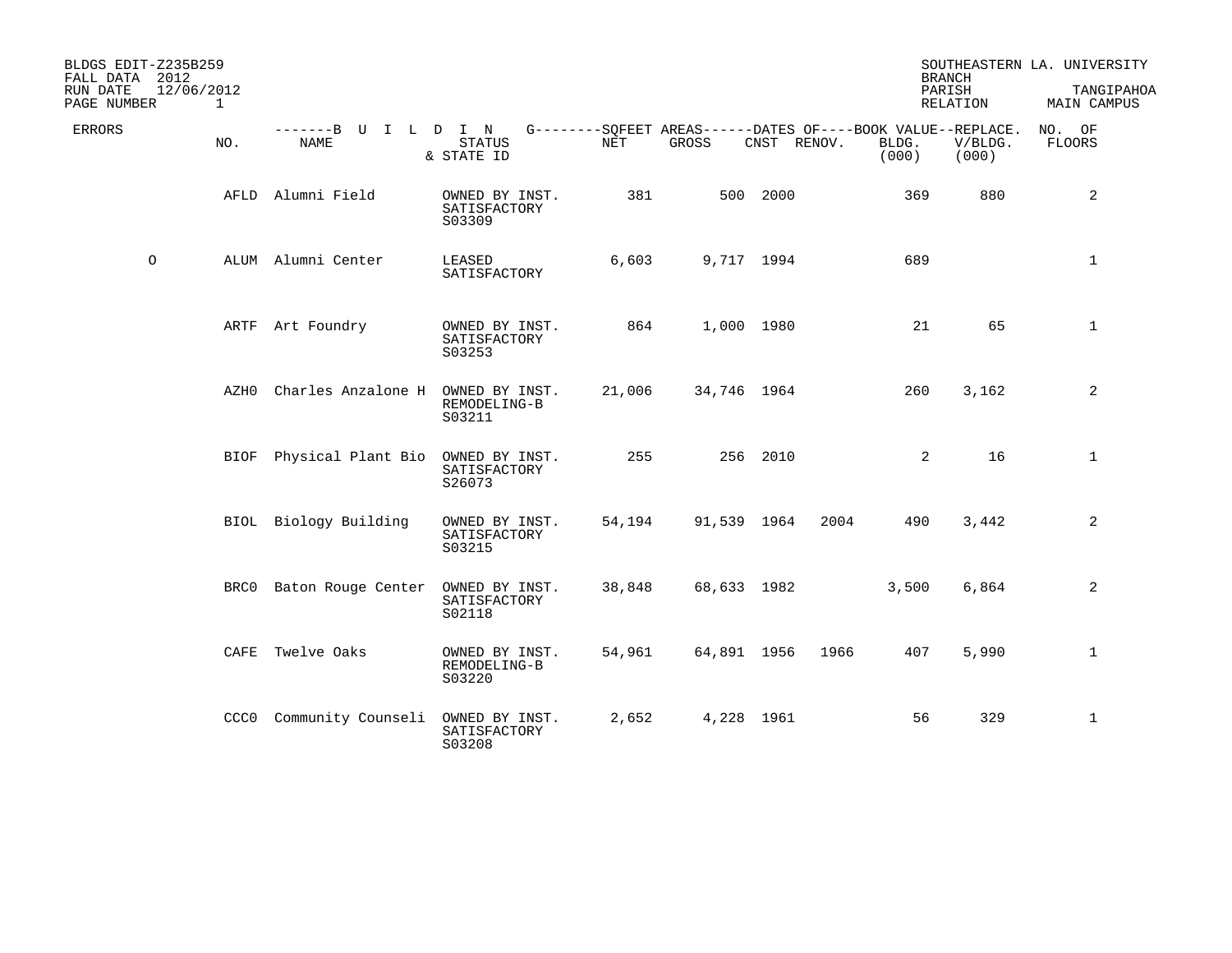| BLDGS EDIT-Z235B259<br>FALL DATA 2012<br>RUN DATE<br>12/06/2012<br>PAGE NUMBER | 2    |                                        |                                          |            |                                                                     |             |      |                | <b>BRANCH</b><br>PARISH<br>RELATION | SOUTHEASTERN LA. UNIVERSITY<br>TANGIPAHOA<br>MAIN CAMPUS |
|--------------------------------------------------------------------------------|------|----------------------------------------|------------------------------------------|------------|---------------------------------------------------------------------|-------------|------|----------------|-------------------------------------|----------------------------------------------------------|
| <b>ERRORS</b>                                                                  | NO.  | -------B U I L D I N<br><b>NAME</b>    | <b>STATUS</b><br>& STATE ID              | <b>NET</b> | $G------SOFEET AREAS------DATES OF---BOOK VALUE--REPLACE.$<br>GROSS | CNST RENOV. |      | BLDG.<br>(000) | V/BLDG.<br>(000)                    | NO. OF<br><b>FLOORS</b>                                  |
| $\circ$                                                                        |      | CHAS Clark Hall Art She OWNED BY INST. | SATISFACTORY                             | 135        |                                                                     | 139 2003    |      | $\mathbf{1}$   | $\mathbf{1}$                        | $\mathbf{1}$                                             |
|                                                                                | CHA0 | Clark Hall Annex                       | OWNED BY INST.<br>SATISFACTORY<br>S03246 | 4,559      | 5,347 1974                                                          |             |      | 111            | 533                                 | $\mathbf{1}$                                             |
|                                                                                |      | CHRY Chrysanthemum Gree OWNED BY INST. | SATISFACTORY<br>S03304                   | 1,851      | 1,924 1984                                                          |             |      | 5              | 5                                   | $\mathbf{1}$                                             |
|                                                                                |      | CHOO J. Leon Clark Hall                | OWNED BY INST.<br>REMODELING-B<br>S03198 | 9,751      | 16,732 1939                                                         |             | 1973 | 240            | 2,378                               | 2                                                        |
|                                                                                | CLMB | Columbia Theatre                       | LEASED<br>SATISFACTORY<br>S12695         | 16,952     | 34,366 1928                                                         |             | 2003 | 917            | 9,469                               | 5                                                        |
|                                                                                | CNH0 | Cardinal Newman Ha                     | OWNED BY INST.<br>REMODELING-A<br>S03266 | 19,510     | 29,532 1964                                                         |             |      | 615            | 2,390                               | 4                                                        |
|                                                                                |      | CWCH Charles W. Campbel                | OWNED BY INST.<br>REMODELING-B<br>S03227 | 6,724      | 10,878 1940                                                         |             | 1972 | 92             | 1,547                               | 2                                                        |
|                                                                                |      | DAMR Dameron House                     | OWNED BY INST.<br>REMODELING-C<br>S03281 | 2,100      | 2,100 1920                                                          |             |      | 6              | 117                                 | 2                                                        |
|                                                                                |      | DCSA Dugas Center for S                | OWNED BY INST.<br>SATISFACTORY<br>S03244 | 18,440     | 34,634 1972                                                         |             |      | 718            | 3,884                               | 2                                                        |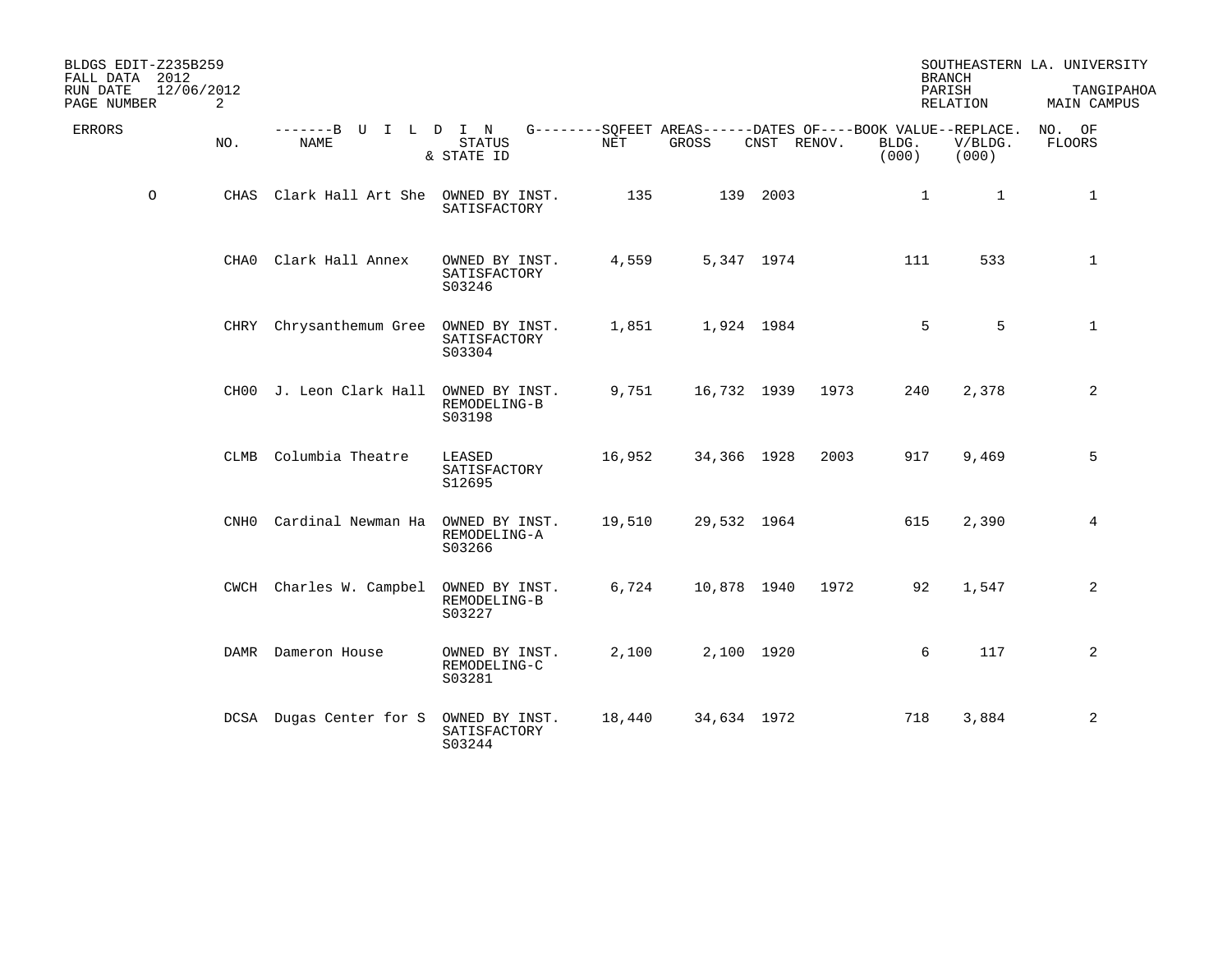| BLDGS EDIT-Z235B259<br>FALL DATA 2012<br>RUN DATE<br>12/06/2012<br>$\mathbf{3}$<br>PAGE NUMBER |                                        |                                          |        |                                                                      |             |      | PARISH         | <b>BRANCH</b><br>RELATION | SOUTHEASTERN LA. UNIVERSITY<br>TANGIPAHOA<br>MAIN CAMPUS |
|------------------------------------------------------------------------------------------------|----------------------------------------|------------------------------------------|--------|----------------------------------------------------------------------|-------------|------|----------------|---------------------------|----------------------------------------------------------|
| <b>ERRORS</b><br>NO.                                                                           | -------B U I L D I N<br>NAME           | <b>STATUS</b><br>& STATE ID              | NET    | G--------SQFEET AREAS------DATES OF----BOOK VALUE--REPLACE.<br>GROSS | CNST RENOV. |      | BLDG.<br>(000) | V/BLDG.<br>(000)          | NO. OF<br>FLOORS                                         |
|                                                                                                | DVIC D. Vickers Hall                   | OWNED BY INST.<br>REMODELING-B<br>S03242 | 46,388 | 101,405 1971                                                         |             |      | 1,849          | 11,437                    | 3                                                        |
|                                                                                                | DYSN Luther H. Dyson Ha OWNED BY INST. | SATISFACTORY<br>S03206                   | 11,975 | 18,236 1961                                                          |             | 2004 | 328            | 1,850                     | $\mathbf{1}$                                             |
| T                                                                                              | ELEC Main HV Switch                    | OWNED BY INST.<br>SATISFACTORY<br>S03234 |        |                                                                      | 691 1945    |      | 12             | 74                        | $\mathbf{1}$                                             |
|                                                                                                | ESA0 East Strawberry St OWNED BY INST. | SATISFACTORY<br>S03265                   | 9,601  | 11,636 1937                                                          |             | 1966 | 79             | 841                       | 2                                                        |
|                                                                                                | ES00 East Strawberry St OWNED BY INST. | SATISFACTORY<br>S03265                   | 22,928 | 32,738 1937                                                          |             | 1966 | 221            | 2,367                     | 2                                                        |
|                                                                                                | ETCK East Stadium Ticke                | OWNED BY INST.<br>SATISFACTORY<br>S03263 | 8      |                                                                      | 100 1981    |      | $\mathbf{1}$   | $7\overline{ }$           | 1                                                        |
|                                                                                                | FAYO Fayard Hall                       | OWNED BY INST.<br>SATISFACTORY<br>S13256 | 58,256 | 96,800 2001                                                          |             |      |                | 10,871 15,899             | 3                                                        |
|                                                                                                | GARR R. Norval Garrett                 | OWNED BY INST.<br>SATISFACTORY<br>S03207 | 35,747 | 50,894 1962                                                          |             | 1996 | 720            | 6,995                     | $\mathbf{1}$                                             |
| $\circ$                                                                                        | GAZE Gazebo at Garrett                 | OWNED BY INST.<br>SATISFACTORY           | 142    |                                                                      | 164 1990    |      | 5              | 5                         | $\mathbf{1}$                                             |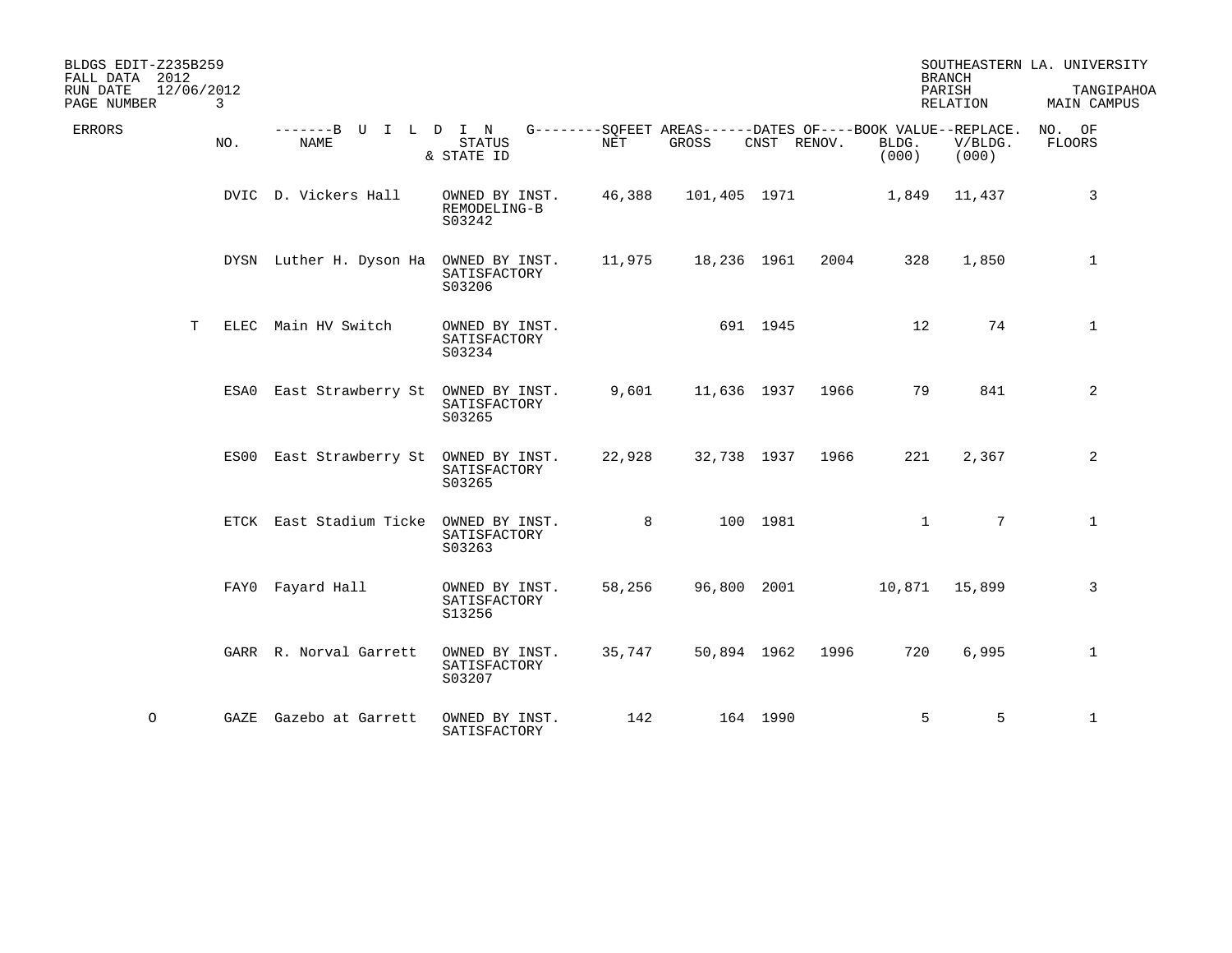| BLDGS EDIT-Z235B259<br>FALL DATA 2012 |      |                                        |                                          |         |              |                                                                            | <b>BRANCH</b>   |                  | SOUTHEASTERN LA. UNIVERSITY |
|---------------------------------------|------|----------------------------------------|------------------------------------------|---------|--------------|----------------------------------------------------------------------------|-----------------|------------------|-----------------------------|
| 12/06/2012<br>RUN DATE<br>PAGE NUMBER | 4    |                                        |                                          |         |              |                                                                            | PARISH          | RELATION         | TANGIPAHOA<br>MAIN CAMPUS   |
| ERRORS                                | NO.  | -------B U I L D I N<br>NAME           | <b>STATUS</b><br>& STATE ID              | NET     | GROSS        | G--------SQFEET AREAS------DATES OF----BOOK VALUE--REPLACE.<br>CNST RENOV. | BLDG.<br>(000)  | V/BLDG.<br>(000) | NO. OF<br>FLOORS            |
|                                       | GREN | Greenhouse One                         | OWNED BY INST.<br>SATISFACTORY<br>S03303 | 2,897   | 2,976 2010   |                                                                            | 26              | 26               | $\mathbf{1}$                |
| $\circ$                               |      | GUAR North Campus Housi OWNED BY INST. | SATISFACTORY                             | 41      |              | 60 2001                                                                    | $4\overline{ }$ | $\overline{4}$   | $\mathbf{1}$                |
|                                       |      | HCTR Vera W. Thomason H OWNED BY INST. | REMODELING-B<br>S03209                   | 5,457   | 7,360 1966   |                                                                            | 184             | 906              | $\mathbf{1}$                |
|                                       |      | HILL Hill House                        | OWNED BY INST.<br>REMODELING-B<br>S03236 | 1,495   | 1,875 1901   |                                                                            | 23              | 214              | $\mathbf{1}$                |
|                                       |      | HMB0 Housing Maintenanc                | OWNED BY INST.<br>SATISFACTORY<br>L13913 | 1,520   | 1,678 2004   |                                                                            | 30              | 70               | $\mathbf{1}$                |
|                                       |      | HORT Horticulture Cente                | OWNED BY INST.<br>SATISFACTORY<br>S03279 | 9,905   | 10,661 1984  |                                                                            | 296             | 506              | $\mathbf{1}$                |
|                                       | HZMB | Hazardous Material                     | OWNED BY INST.<br>SATISFACTORY<br>S12422 | 801     |              | 959 1996                                                                   | 75              | 171              | $\mathbf{1}$                |
|                                       | INMO | Strawberry Stadium OWNED BY INST.      | SATISFACTORY<br>S15769                   | 160,456 | 171,378 2009 |                                                                            | 7,541           | 7,657            | 6                           |
|                                       | INN0 | The Inn at Southea                     | OWNED BY INST.<br>SATISFACTORY<br>S03235 | 3,084   | 4,900 1940   |                                                                            | 70              | 369              | 2                           |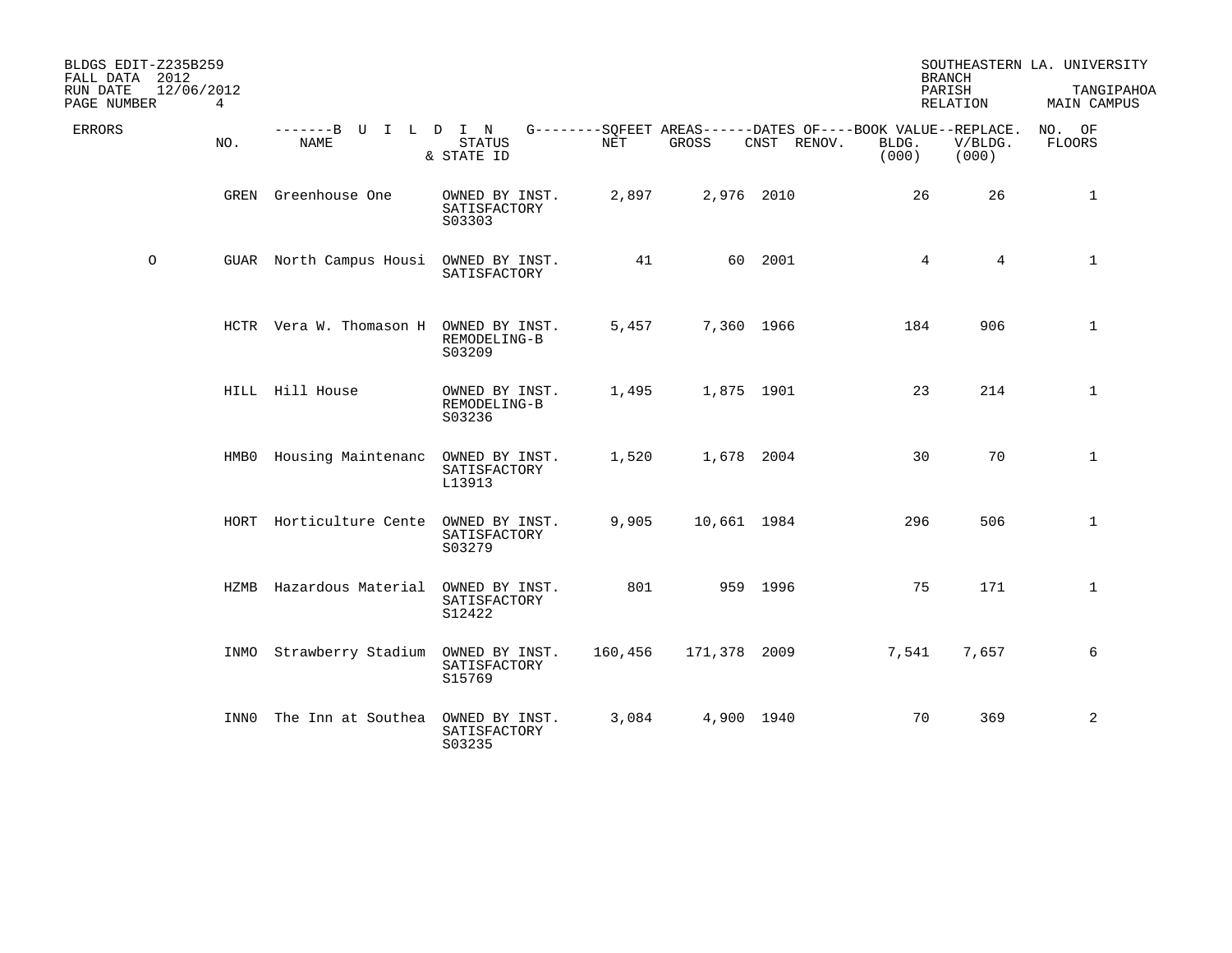| BLDGS EDIT-Z235B259<br>FALL DATA 2012<br>12/06/2012<br>RUN DATE<br>PAGE NUMBER | 5   |                                        |                                          |        |             |                                                                            | <b>BRANCH</b><br>PARISH | RELATION         | SOUTHEASTERN LA. UNIVERSITY<br>TANGIPAHOA<br>MAIN CAMPUS |
|--------------------------------------------------------------------------------|-----|----------------------------------------|------------------------------------------|--------|-------------|----------------------------------------------------------------------------|-------------------------|------------------|----------------------------------------------------------|
| <b>ERRORS</b>                                                                  | NO. | -------B U I L D I N<br><b>NAME</b>    | <b>STATUS</b><br>& STATE ID              | NET    | GROSS       | G--------SQFEET AREAS------DATES OF----BOOK VALUE--REPLACE.<br>CNST RENOV. | BLDG.<br>(000)          | V/BLDG.<br>(000) | NO. OF<br>FLOORS                                         |
| $\circ$                                                                        |     | JC00 Jefferson Court                   | LEASED<br>SATISFACTORY                   | 1,750  | 2,760 1970  |                                                                            |                         |                  | $\mathbf{1}$                                             |
| $\circ$                                                                        |     | KHSA Kinesiology Health OWNED BY INST. | SATISFACTORY                             | 22,764 | 35,007 2011 |                                                                            | 10,690                  | 7,297            | $\overline{\mathbf{c}}$                                  |
|                                                                                |     | KHSO Kinesiology & Heal                | OWNED BY INST.<br>SATISFACTORY<br>S03241 | 42,900 | 55,549 1969 |                                                                            | 1,849                   | 7,297            | 1                                                        |
|                                                                                |     | LAH0 Louisiana Hall                    | OWNED BY INST.<br>REMODELING-C<br>L13853 | 22,925 | 35,613 2005 |                                                                            | 5,708                   | 2,592            | 4                                                        |
|                                                                                |     | LIVH Livingston Hall                   | OWNED BY INST.<br>REMODELING-C<br>L13852 | 32,957 | 48,376 2005 |                                                                            | 7,717                   | 3,323            | 4                                                        |
| $\circ$                                                                        |     | LLTC Literacy and Techn LEASED         | SATISFACTORY                             | 16,530 | 43,325 2005 |                                                                            | 4,564                   |                  | $\mathbf{1}$                                             |
| $\circ$                                                                        |     | LTOK Lions Traxx Shuttl                | OWNED BY INST.<br>SATISFACTORY           | 500    |             | 556 2008                                                                   | 5                       | 5                | $\mathbf{1}$                                             |
| $\circ$                                                                        |     | LTTN Lions Traxx Shuttl                | OWNED BY INST.<br>SATISFACTORY           | 87     |             | 100 2008                                                                   | 31                      | 31               | $\mathbf{1}$                                             |
| $\circ$                                                                        |     | LTUC Lions Traxx Shuttl                | OWNED BY INST.<br>SATISFACTORY           | 84     |             | 100 2008                                                                   | 31                      | 31               | 1                                                        |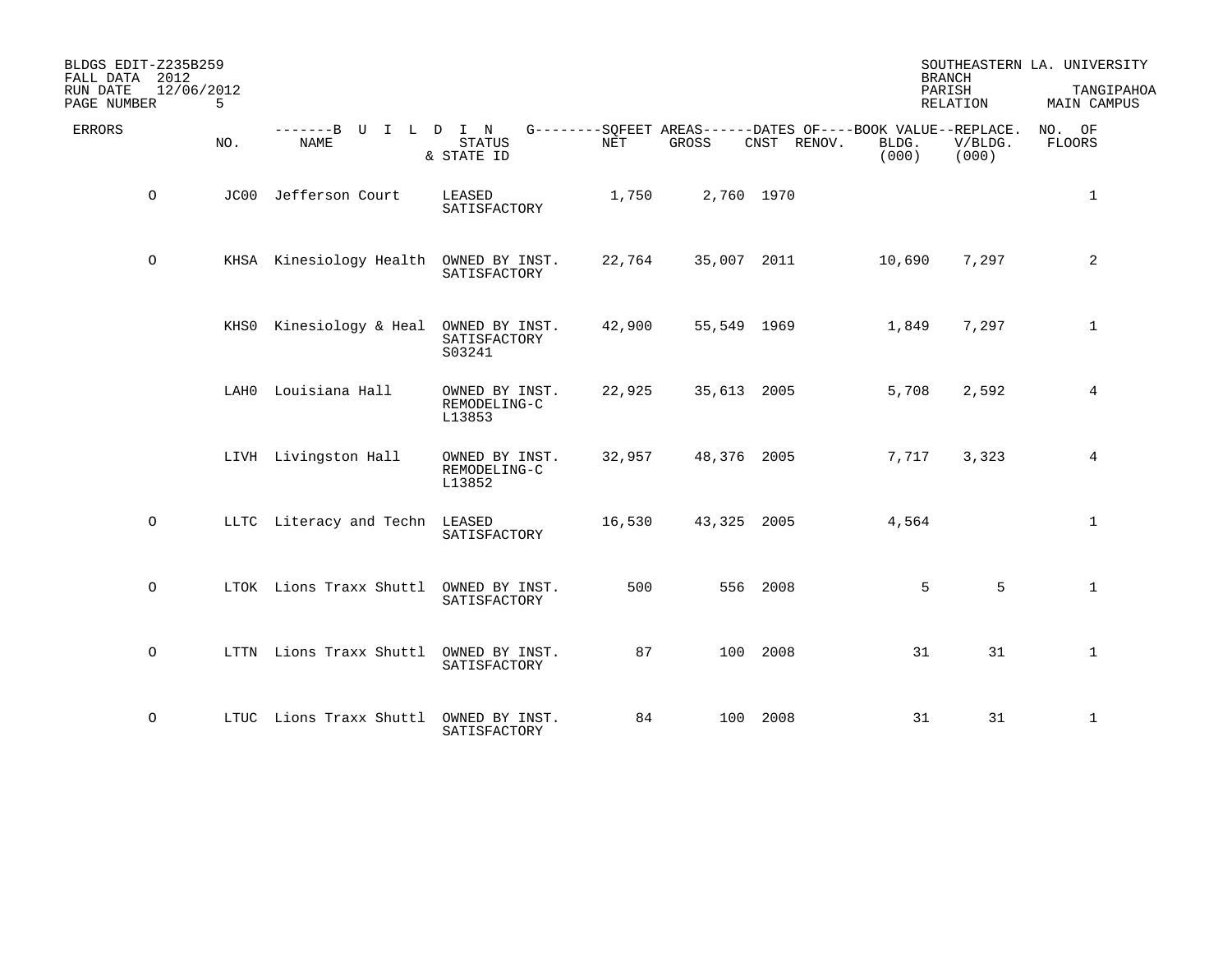| BLDGS EDIT-Z235B259<br>FALL DATA 2012 |            |      |                                        |                                          |            |             |             |      | <b>BRANCH</b>                                                                 |                  | SOUTHEASTERN LA. UNIVERSITY      |
|---------------------------------------|------------|------|----------------------------------------|------------------------------------------|------------|-------------|-------------|------|-------------------------------------------------------------------------------|------------------|----------------------------------|
| RUN DATE<br>PAGE NUMBER               | 12/06/2012 | 6    |                                        |                                          |            |             |             |      | PARISH                                                                        | RELATION         | TANGIPAHOA<br><b>MAIN CAMPUS</b> |
| <b>ERRORS</b>                         |            | NO.  | -------B U I L D I N<br>NAME           | <b>STATUS</b><br>& STATE ID              | <b>NET</b> | GROSS       | CNST RENOV. |      | G--------SOFEET AREAS------DATES OF----BOOK VALUE--REPLACE.<br>BLDG.<br>(000) | V/BLDG.<br>(000) | NO. OF<br><b>FLOORS</b>          |
|                                       |            |      | MCCL Jay W. McClimans H OWNED BY INST. | SATISFACTORY<br>S03203                   | 16,733     |             | 28,910 1939 |      | 166                                                                           | 3,514            | 2                                |
|                                       | Т          | MCE0 | McClimans Hall Ele OWNED BY INST.      | SATISFACTORY<br>S03272                   |            |             | 174 1939    |      | $\mathbf{1}$                                                                  | 128              | $\mathbf{1}$                     |
|                                       | T          | MCM0 | McClimans Hall Mec                     | OWNED BY INST.<br>SATISFACTORY<br>S03298 |            |             | 441 1939    |      | 5                                                                             | 5                | $\mathbf{1}$                     |
|                                       |            |      | MEAD Eleanore H. Meade                 | OWNED BY INST.<br>SATISFACTORY<br>S03200 | 9,970      | 19,245 1939 |             | 2005 | 183                                                                           | 2,757            | 2                                |
| $\circ$                               |            |      | MES1 Mesocosm One                      | OWNED BY INST.<br>SATISFACTORY           | 2,400      |             | 2,490 1987  |      | 5                                                                             | 5                | 1                                |
| $\circ$                               |            |      | MES2 Mesocosm Two                      | OWNED BY INST.<br>SATISFACTORY           | 2,420      |             | 2,490 1987  |      | 5                                                                             | 5                | $\mathbf{1}$                     |
|                                       |            |      | MGHO Lucius McGehee Hal                | OWNED BY INST.<br>REMODELING-C<br>S03197 | 13,475     | 20,618 1934 |             | 1972 | 85                                                                            | 2,814            | 2                                |
|                                       |            |      | MIMS Gertie Lee Mims Ha                | OWNED BY INST.<br>REMODELING-A<br>S03228 | 13,598     | 21,045 1948 |             | 1990 | 366                                                                           | 2,114            | 2                                |
|                                       | Т          | MPB0 | Main Power Buildin OWNED BY INST.      | SATISFACTORY<br>S03210                   |            |             | 655 1945    |      | 17                                                                            | 74               | $\mathbf{1}$                     |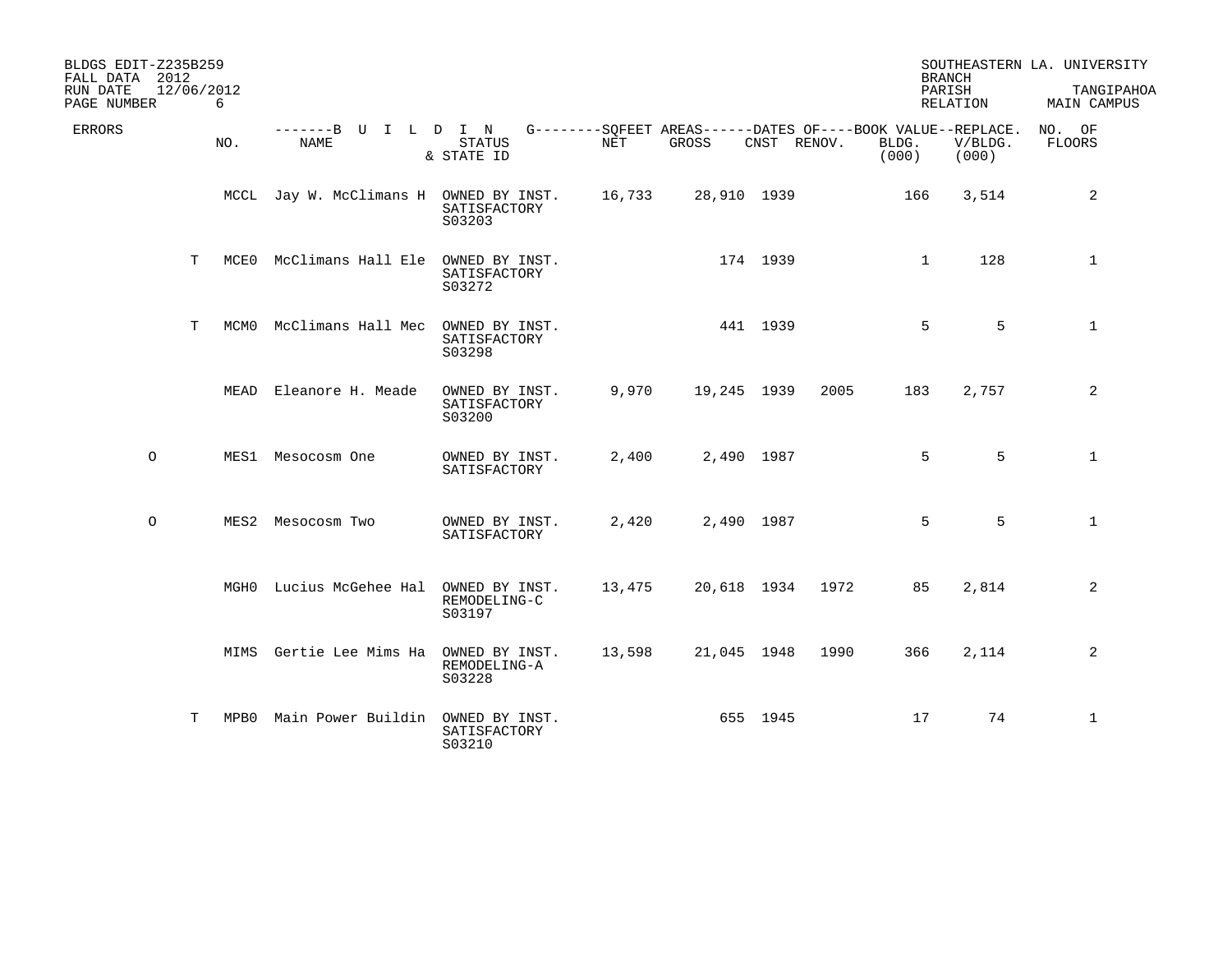| BLDGS EDIT-Z235B259<br>FALL DATA 2012<br>RUN DATE | 12/06/2012 |                                        |                                          |        |             |                                                                            | <b>BRANCH</b><br>PARISH |                  | SOUTHEASTERN LA. UNIVERSITY<br>TANGIPAHOA |
|---------------------------------------------------|------------|----------------------------------------|------------------------------------------|--------|-------------|----------------------------------------------------------------------------|-------------------------|------------------|-------------------------------------------|
| PAGE NUMBER                                       | 7          |                                        |                                          |        |             |                                                                            |                         | <b>RELATION</b>  | MAIN CAMPUS                               |
| <b>ERRORS</b>                                     | NO.        | -------B U I L D I N<br><b>NAME</b>    | <b>STATUS</b><br>& STATE ID              | NET    | GROSS       | G--------SQFEET AREAS------DATES OF----BOOK VALUE--REPLACE.<br>CNST RENOV. | BLDG.<br>(000)          | V/BLDG.<br>(000) | NO. OF<br>FLOORS                          |
| $\circ$                                           | MPOB       | McClimans Portable OWNED BY INST.      | SATISFACTORY                             | 268    |             | 345 1980                                                                   | 15                      | 15               | 1                                         |
|                                                   |            | MUSA Music Annex                       | OWNED BY INST.<br>SATISFACTORY<br>S03267 | 20,623 | 30,071 1981 |                                                                            | 2,400                   | 4,350            | 2                                         |
|                                                   |            | NC-G North Campus Compl OWNED BY INST. | SATISFACTORY<br>S11822                   | 5,658  | 6,171 1961  |                                                                            | 207                     | 426              | $\mathbf{1}$                              |
|                                                   |            | NCAT North Campus Athle OWNED BY INST. | SATISFACTORY<br>S11820                   | 13,582 | 16,120 1961 |                                                                            | 895                     | 1,525            | $\mathbf{1}$                              |
|                                                   |            | NCFA North Campus Finan OWNED BY INST. | REMODELING-C<br>S11816                   | 15,865 | 20,833 1961 |                                                                            | 1,111                   | 1,664            | $\mathbf{1}$                              |
| $\circ$<br>T                                      | NCHP       | North Campus Housi OWNED BY INST.      | SATISFACTORY                             |        |             | 138 2001                                                                   | 10                      | 10               | 1                                         |
|                                                   |            | NCHR North Campus Human OWNED BY INST. | SATISFACTORY<br>S11819                   | 3,615  | 5,341 1968  |                                                                            | 276                     | 404              | $\mathbf{1}$                              |
|                                                   |            | NCMB North Campus Main                 | OWNED BY INST.<br>SATISFACTORY<br>S11817 | 41,759 | 69,156 1961 |                                                                            | 3,752                   | 5,910            | $\overline{a}$                            |
|                                                   |            | NCTR North Campus Textb                | OWNED BY INST.<br>SATISFACTORY<br>S11821 | 6,890  | 8,246 1961  |                                                                            | 392                     | 562              | $\mathbf{1}$                              |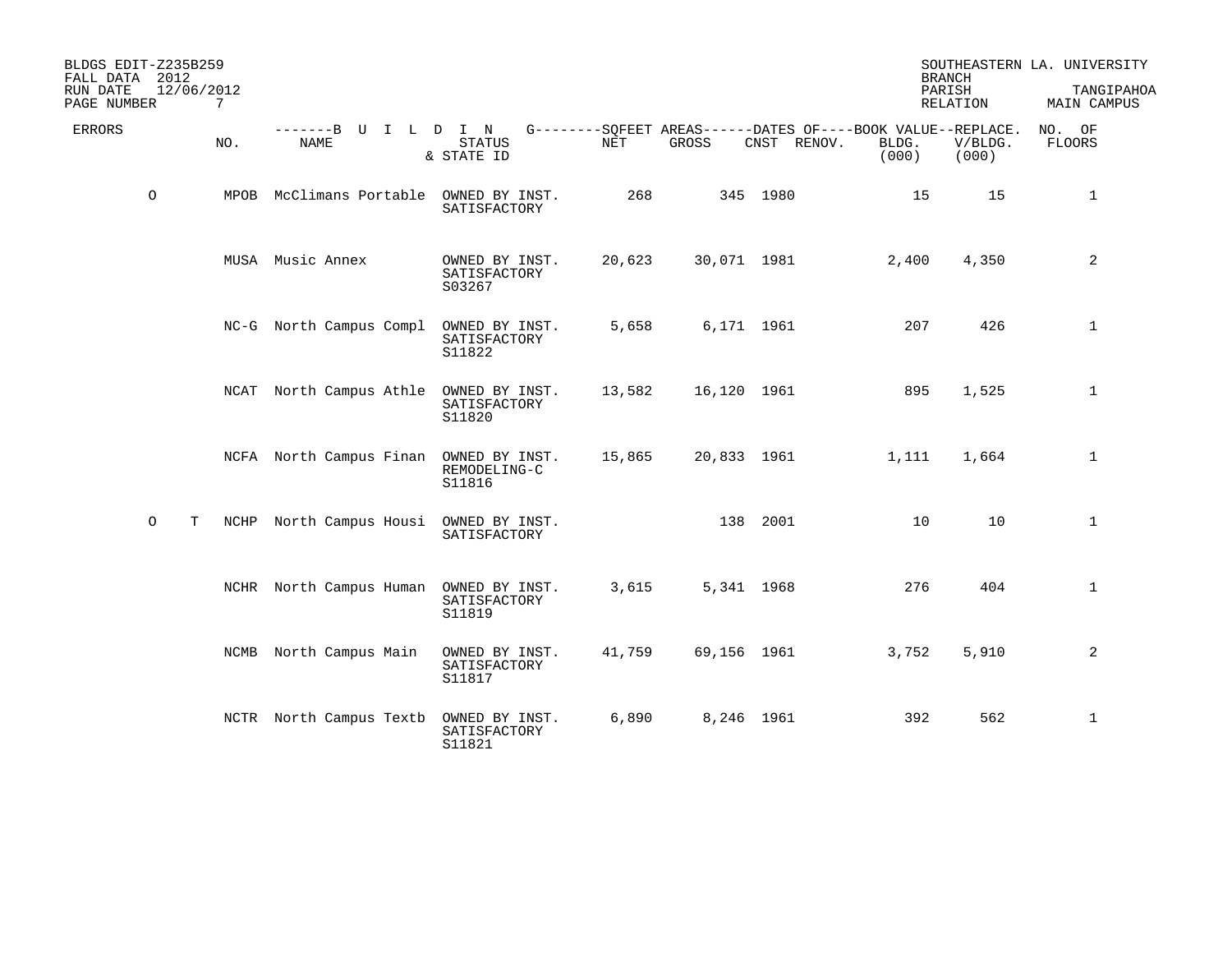| BLDGS EDIT-Z235B259<br>FALL DATA 2012<br>12/06/2012<br>RUN DATE<br>PAGE NUMBER<br>8 |                                        |                                                   |                                                                                     | <b>BRANCH</b><br>PARISH<br>RELATION | SOUTHEASTERN LA. UNIVERSITY<br>TANGIPAHOA<br>MAIN CAMPUS |
|-------------------------------------------------------------------------------------|----------------------------------------|---------------------------------------------------|-------------------------------------------------------------------------------------|-------------------------------------|----------------------------------------------------------|
| <b>ERRORS</b><br>NO.                                                                | -------B U I L D I N<br><b>NAME</b>    | <b>STATUS</b><br>NET<br>& STATE ID                | G--------SQFEET AREAS------DATES OF----BOOK VALUE--REPLACE.<br>GROSS<br>CNST RENOV. | BLDG.<br>V/BLDG.<br>(000)<br>(000)  | NO. OF<br><b>FLOORS</b>                                  |
| $\circ$<br>T<br>NMEC                                                                | North Campus Mecha OWNED BY INST.      | SATISFACTORY                                      | 1,467 2000                                                                          | 92<br>450                           | $\mathbf{1}$                                             |
|                                                                                     | NOPS North Oak Park Sto                | 1,355<br>OWNED BY INST.<br>SATISFACTORY<br>S15576 | 1,407 2004                                                                          | 27<br>60                            | $\mathbf{1}$                                             |
|                                                                                     | NORC North Oak Park Con                | OWNED BY INST.<br>1,115<br>SATISFACTORY<br>S11989 | 2,304 1999                                                                          | 157<br>138                          | $\mathbf{1}$                                             |
|                                                                                     | NORR North Oak Restroom                | 375<br>OWNED BY INST.<br>SATISFACTORY<br>S11990   | 760 1999                                                                            | 35<br>77                            | $\mathbf{1}$                                             |
|                                                                                     | OPBF North Oak Park Bat                | 2,088<br>OWNED BY INST.<br>SATISFACTORY<br>S16003 | 2,088 2009                                                                          | 37<br>148                           | $\mathbf{1}$                                             |
| $\circ$                                                                             | OPP1 North Oak Park Pav OWNED BY INST. | 144<br>SATISFACTORY                               | 144 1993                                                                            | 2<br>$\mathbf{1}$                   | $\mathbf{1}$                                             |
| $\circ$<br>OPP2                                                                     | North Oak Park Pav OWNED BY INST.      | 144<br>SATISFACTORY                               | 144 1993                                                                            | $\mathbf{1}$<br>2                   | $\mathbf{1}$                                             |
| $\circ$                                                                             | OPP3 North Oak Park Pav OWNED BY INST. | 144<br>SATISFACTORY                               | 144 1993                                                                            | 2<br>$\mathbf{1}$                   | $\mathbf{1}$                                             |
| $\circ$                                                                             | OPP4 North Oak Park Pav OWNED BY INST. | 144<br>SATISFACTORY                               | 144 1993                                                                            | 2<br>$\mathbf{1}$                   | $\mathbf{1}$                                             |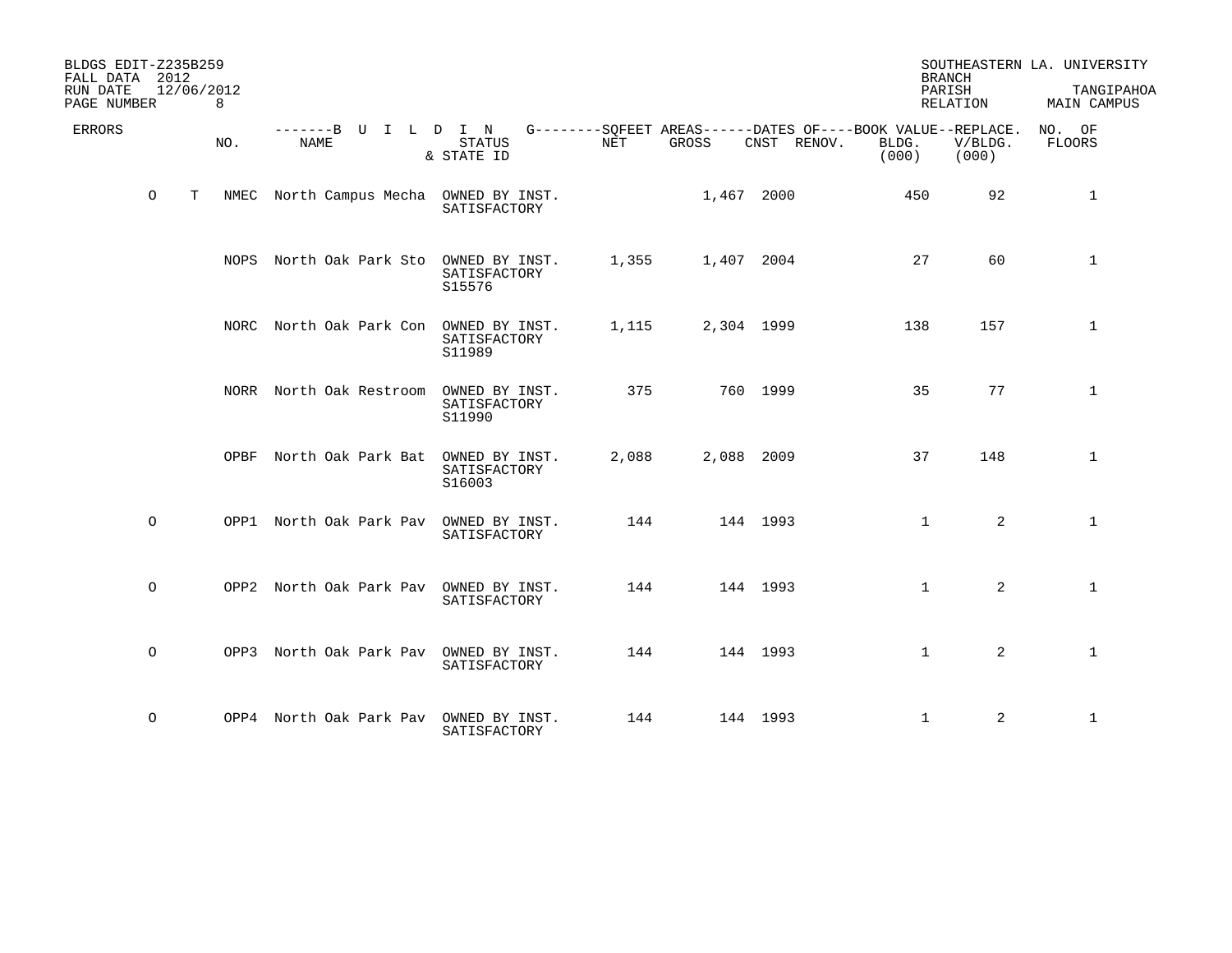| BLDGS EDIT-Z235B259<br>FALL DATA 2012<br>RUN DATE<br>PAGE NUMBER | 12/06/2012<br>9 |                         |                                                                  |            |          |                                                                                              | <b>BRANCH</b><br>PARISH<br>RELATION | SOUTHEASTERN LA. UNIVERSITY<br>TANGIPAHOA<br><b>MAIN CAMPUS</b> |
|------------------------------------------------------------------|-----------------|-------------------------|------------------------------------------------------------------|------------|----------|----------------------------------------------------------------------------------------------|-------------------------------------|-----------------------------------------------------------------|
| <b>ERRORS</b>                                                    | NO.             | <b>NAME</b>             | -------B U I L D I N<br><b>STATUS</b><br>& STATE ID              | <b>NET</b> | GROSS    | G--------SQFEET AREAS------DATES OF----BOOK VALUE--REPLACE.<br>CNST RENOV.<br>BLDG.<br>(000) | V/BLDG.<br>(000)                    | NO. OF<br><b>FLOORS</b>                                         |
| $\circ$                                                          | OPP5            |                         | North Oak Park Pav OWNED BY INST.<br>SATISFACTORY                | 144        | 144 1993 | $\mathbf 1$                                                                                  | 2                                   | $\mathbf{1}$                                                    |
| $\circ$                                                          | OPP6            |                         | North Oak Park Pav OWNED BY INST.<br>SATISFACTORY                | 144        | 144 1993 | $\mathbf{1}$                                                                                 | 2                                   | $\mathbf{1}$                                                    |
|                                                                  |                 |                         | OPRS North Oak Park Pre OWNED BY INST.<br>SATISFACTORY<br>S15789 | 127        | 144 2004 | 90                                                                                           | 237                                 | $\mathbf{1}$                                                    |
|                                                                  |                 |                         | OP11 North Oak Park 1-D OWNED BY INST.<br>SATISFACTORY<br>S15790 | 235        | 282 2001 | 10                                                                                           | 12                                  | $\mathbf{1}$                                                    |
|                                                                  |                 |                         | OP13 North Oak Park 1-D OWNED BY INST.<br>SATISFACTORY<br>S15791 | 216        | 279 2001 | 10                                                                                           | 12                                  | $\mathbf{1}$                                                    |
| $\circ$                                                          |                 | OP2B North Oak Park 2 B | OWNED BY INST.<br>SATISFACTORY                                   | 504        | 504 2009 | 30                                                                                           | 30                                  | $\mathbf{1}$                                                    |
|                                                                  |                 |                         | OP21 North Oak Park 2-D OWNED BY INST.<br>SATISFACTORY<br>S15794 | 224        | 282 2001 | 10                                                                                           | 154                                 | $\mathbf{1}$                                                    |
|                                                                  |                 | OP23 North Oak Park 2-D | OWNED BY INST.<br>SATISFACTORY<br>S15792                         | 242        | 282 2001 | 10                                                                                           | 12                                  | $\mathbf{1}$                                                    |
| $\circ$                                                          |                 |                         | OP3B North Oak Park 3 B OWNED BY INST.<br>SATISFACTORY           | 504        | 504 2009 | 30                                                                                           | 30                                  | $\mathbf{1}$                                                    |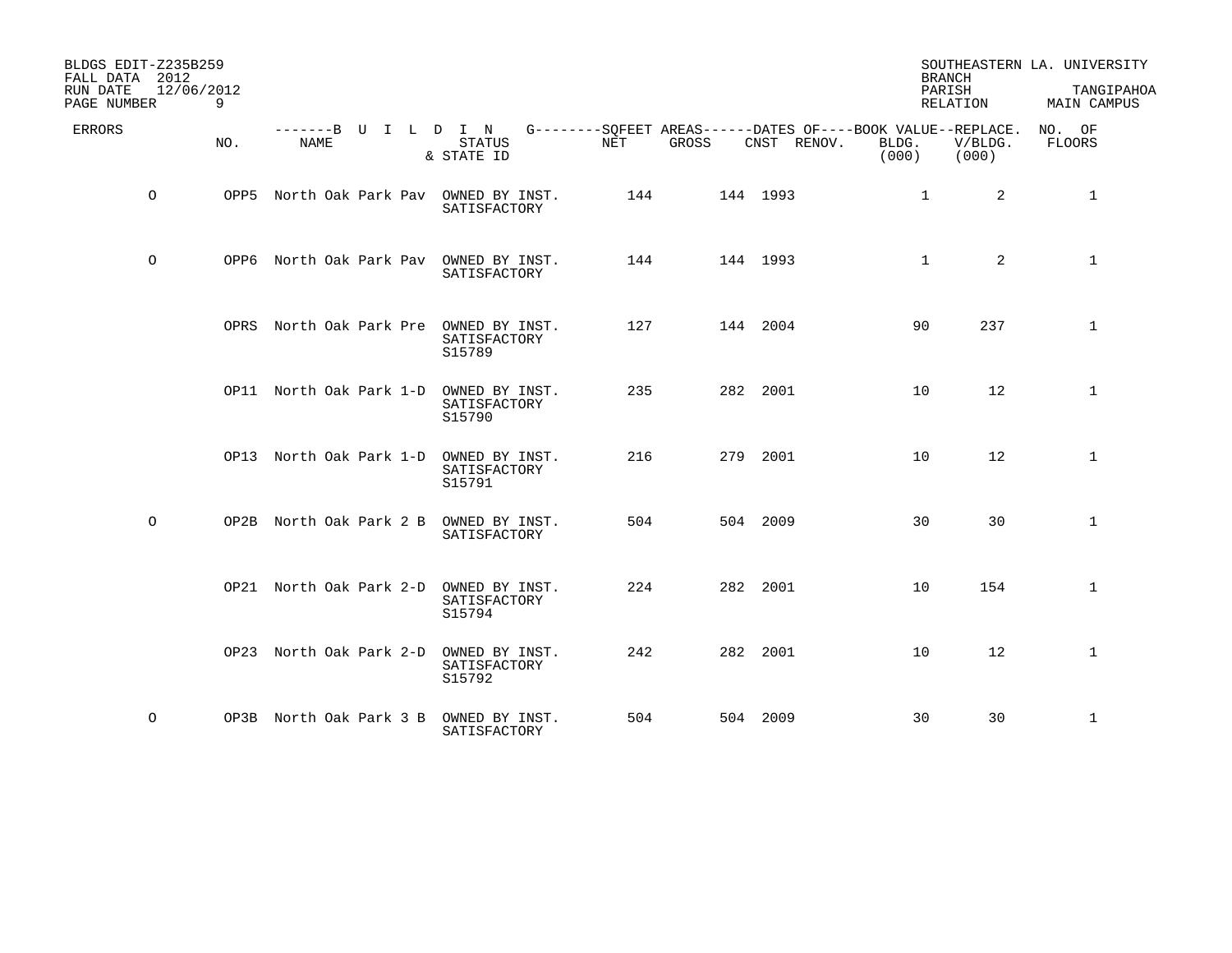| BLDGS EDIT-Z235B259<br>FALL DATA 2012<br>RUN DATE<br>PAGE NUMBER | 12/06/2012<br>10 |                                        |                                          |        |             |             |                                                                               | <b>BRANCH</b><br>PARISH<br>RELATION | SOUTHEASTERN LA. UNIVERSITY<br>TANGIPAHOA<br>MAIN CAMPUS |
|------------------------------------------------------------------|------------------|----------------------------------------|------------------------------------------|--------|-------------|-------------|-------------------------------------------------------------------------------|-------------------------------------|----------------------------------------------------------|
| ERRORS                                                           | NO.              | -------B U I L D I N<br>NAME           | STATUS<br>& STATE ID                     | NET    | GROSS       | CNST RENOV. | G--------SQFEET AREAS------DATES OF----BOOK VALUE--REPLACE.<br>BLDG.<br>(000) | V/BLDG.<br>(000)                    | NO. OF<br><b>FLOORS</b>                                  |
|                                                                  |                  | OP31 North Oak Park 3-D OWNED BY INST. | SATISFACTORY<br>S15800                   | 242    |             | 282 2001    | 10                                                                            | 202                                 | $\mathbf{1}$                                             |
|                                                                  |                  | OP33 North Oak Park 3-D OWNED BY INST. | SATISFACTORY<br>S15799                   | 216    |             | 282 2001    | 10                                                                            | 12                                  | $\mathbf{1}$                                             |
| $\circ$                                                          |                  | OP4B North Oak Park 4 B OWNED BY INST. | SATISFACTORY                             | 504    |             | 504 2009    | 30                                                                            | 30                                  | $\mathbf{1}$                                             |
|                                                                  |                  | OP41 North Oak Park 4-D OWNED BY INST. | SATISFACTORY<br>S15801                   | 224    |             | 282 2001    | 10                                                                            | 70                                  | $\mathbf{1}$                                             |
|                                                                  |                  | OP43 North Oak Park 4-D OWNED BY INST. | SATISFACTORY<br>S15796                   | 242    |             | 282 2001    | 10                                                                            | 12                                  | $\mathbf{1}$                                             |
|                                                                  |                  | OTIC North Oak Park Tic                | OWNED BY INST.<br>SATISFACTORY<br>S15834 | 100    |             | 169 2004    | 2                                                                             | 19                                  | $\mathbf{1}$                                             |
|                                                                  |                  | PH00 R.T. Pursley Hall                 | OWNED BY INST.<br>SATISFACTORY<br>S03240 | 32,190 | 48,579 1967 |             | 1996<br>1,185                                                                 | 7,410                               | 2                                                        |
|                                                                  |                  | POTL Ralph R. Pottle Mu OWNED BY INST. | REMODELING-A<br>S03202                   | 13,457 | 26,325 1939 |             | 235<br>1967                                                                   | 3,138                               | $\overline{2}$                                           |
|                                                                  | Т<br>PPED        | Physical Plant Ele OWNED BY INST.      | SATISFACTORY<br>S03302                   |        | 137 1983    |             | $\mathbf{1}$                                                                  | 2                                   | $\mathbf{1}$                                             |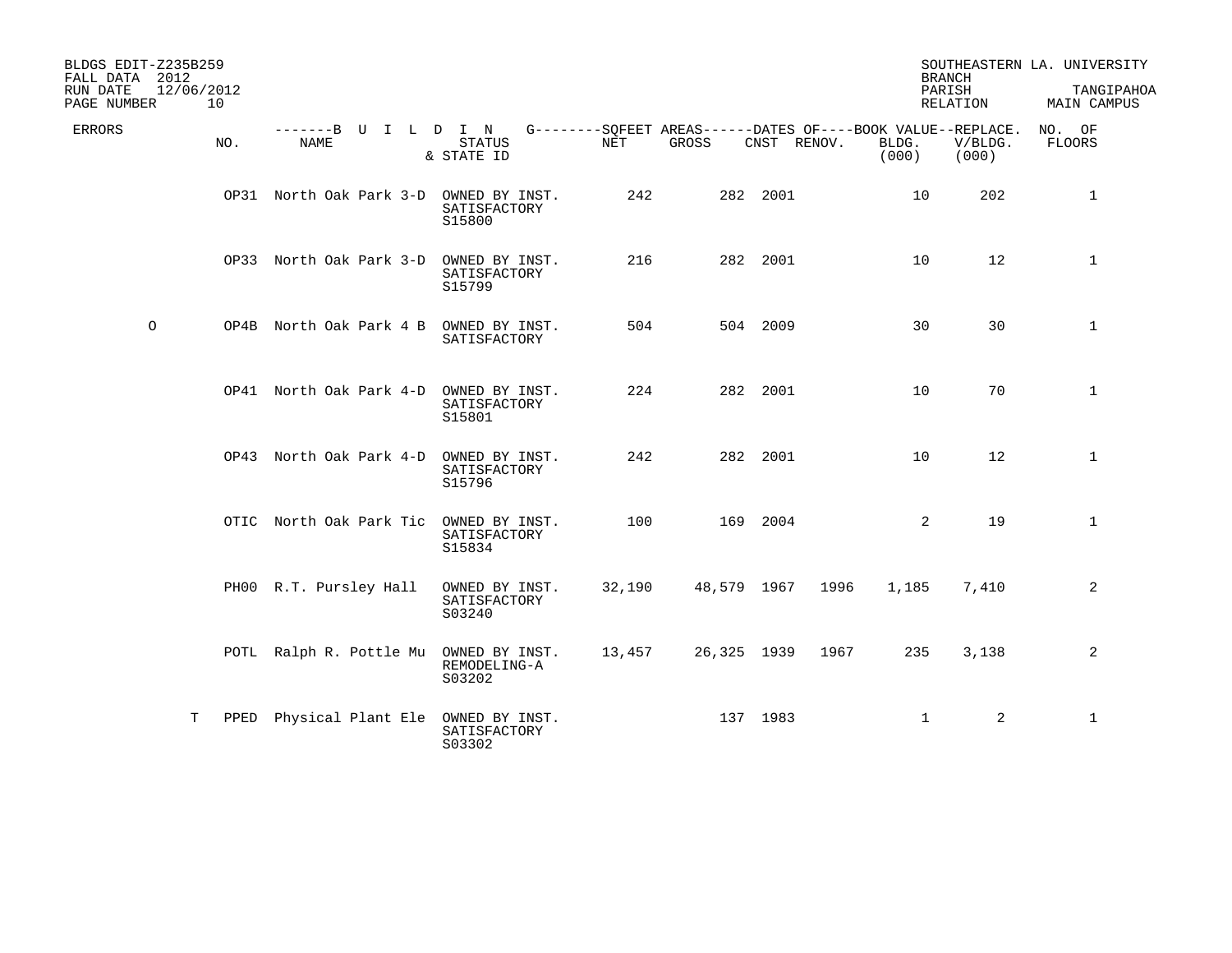| BLDGS EDIT-Z235B259<br>FALL DATA 2012<br>RUN DATE<br>PAGE NUMBER | 12/06/2012<br>11 |                                        |                                          |        |             |                                                                           |                | <b>BRANCH</b><br>PARISH<br>RELATION | SOUTHEASTERN LA. UNIVERSITY<br>TANGIPAHOA<br>MAIN CAMPUS |
|------------------------------------------------------------------|------------------|----------------------------------------|------------------------------------------|--------|-------------|---------------------------------------------------------------------------|----------------|-------------------------------------|----------------------------------------------------------|
| ERRORS                                                           | NO.              | -------B U I L D I N<br><b>NAME</b>    | <b>STATUS</b><br>& STATE ID              | NET    | GROSS       | $G------SOFEET AREAS------DATES OF---BOOK VALUE--REPLACE.$<br>CNST RENOV. | BLDG.<br>(000) | V/BLDG.<br>(000)                    | NO. OF<br><b>FLOORS</b>                                  |
| $\circ$                                                          | PPFS             | Physical Plant Fue OWNED BY INST.      | SATISFACTORY                             | 166    |             | 211 2010                                                                  | $\overline{2}$ | 16                                  | $\mathbf{1}$                                             |
|                                                                  |                  | PPM1 Physical Plant M1                 | OWNED BY INST.<br>SATISFACTORY<br>S03260 | 9,095  | 10,110 1979 |                                                                           | 66             | 258                                 | $\mathbf{1}$                                             |
|                                                                  | PPM2             | Physical Plant Off OWNED BY INST.      | SATISFACTORY<br>S03259                   | 2,781  | 4,682 1980  |                                                                           | 40             | 380                                 | $\mathbf{1}$                                             |
|                                                                  | PPM3             | Physical Plant M3                      | OWNED BY INST.<br>SATISFACTORY<br>S03261 | 7,982  | 10,165 1980 |                                                                           | 80             | 341                                 | $\mathbf{1}$                                             |
|                                                                  |                  | PPM4 Purchasing & Prope                | OWNED BY INST.<br>SATISFACTORY<br>S03258 | 35,442 | 36,207 1980 |                                                                           | 200            | 1,179                               | $\mathbf{1}$                                             |
|                                                                  | PPM6             | Physical Plant M6                      | OWNED BY INST.<br>SATISFACTORY<br>S03238 | 7,326  | 7,723 1967  |                                                                           | 37             | 128                                 | $\mathbf{1}$                                             |
|                                                                  |                  | PPV1 Physical Plant Veh                | OWNED BY INST.<br>SATISFACTORY<br>S03252 | 778    |             | 780 1980                                                                  | 12             | 15                                  | $\mathbf{1}$                                             |
|                                                                  |                  | PPV2 Physical Plant Veh OWNED BY INST. | SATISFACTORY<br>S03257                   | 6,373  | 6,400 1983  |                                                                           | 72             | 29                                  | $\mathbf{1}$                                             |
|                                                                  |                  | PRDH Pride Hall                        | OWNED BY INST.<br>REMODELING-C<br>L13850 | 35,629 | 55,684 2005 |                                                                           | 8,896          | 3,916                               | $\overline{4}$                                           |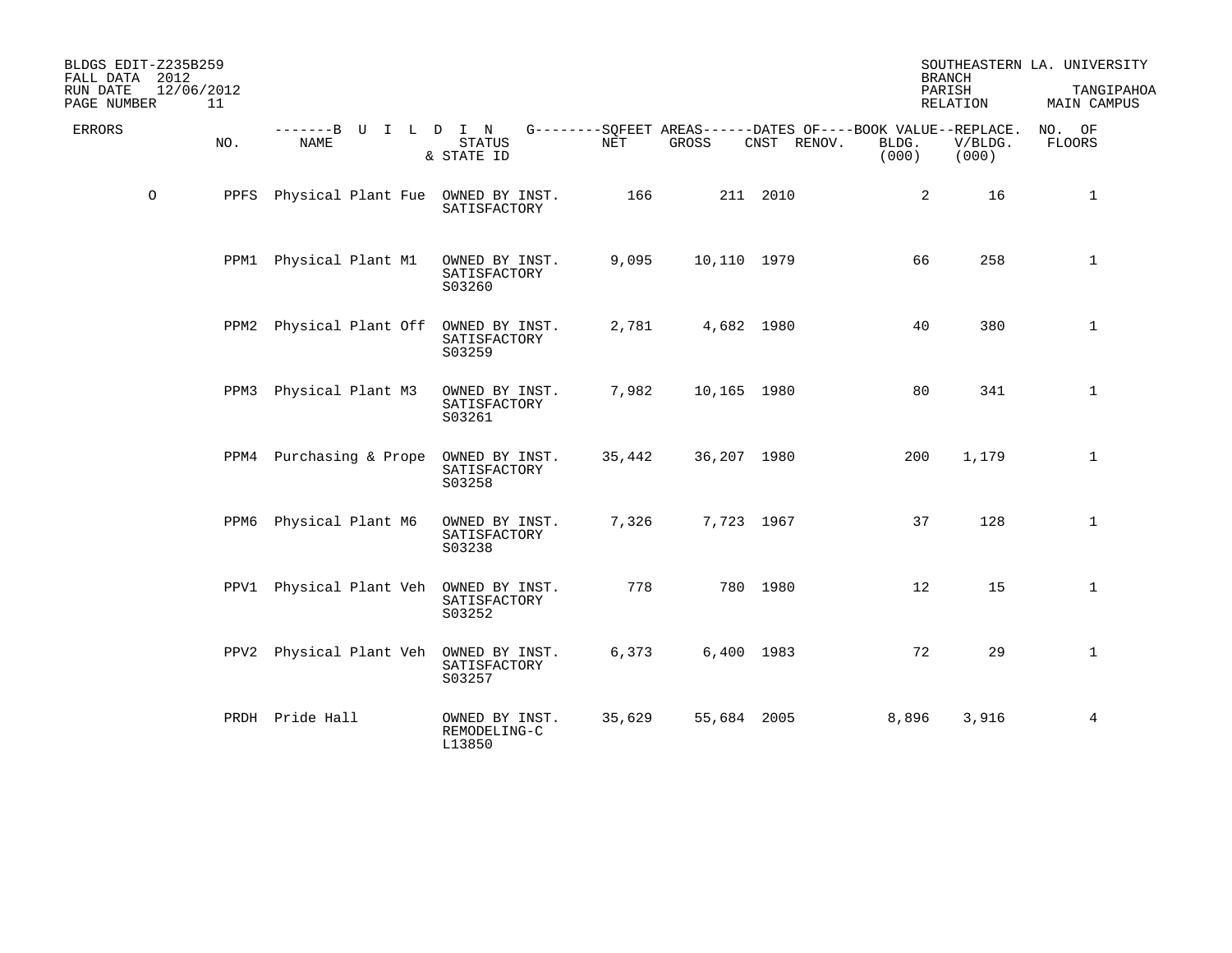| BLDGS EDIT-Z235B259<br>FALL DATA 2012<br>RUN DATE<br>12/06/2012<br>PAGE NUMBER | 12   |                                        |                                          |        |             |                                                                            |                | <b>BRANCH</b><br>PARISH<br>RELATION | SOUTHEASTERN LA. UNIVERSITY<br>TANGIPAHOA<br>MAIN CAMPUS |
|--------------------------------------------------------------------------------|------|----------------------------------------|------------------------------------------|--------|-------------|----------------------------------------------------------------------------|----------------|-------------------------------------|----------------------------------------------------------|
| ERRORS                                                                         | NO.  | -------B U I L D I N<br>NAME           | STATUS<br>& STATE ID                     | NET    | GROSS       | G--------SQFEET AREAS------DATES OF----BOOK VALUE--REPLACE.<br>CNST RENOV. | BLDG.<br>(000) | V/BLDG.<br>(000)                    | NO. OF<br>FLOORS                                         |
|                                                                                |      | PSCH Plant Science Club OWNED BY INST. | SATISFACTORY<br>S03273                   | 1,918  |             | 1,944 1987                                                                 | 5              | 5                                   | $\mathbf{1}$                                             |
|                                                                                |      | SACO Claude B. Penningt                | OWNED BY INST.<br>SATISFACTORY<br>S13156 | 50,167 | 85,462 2001 |                                                                            | 8,880          | 13,001                              | 2                                                        |
|                                                                                | SBA0 | Science Building A OWNED BY INST.      | SATISFACTORY<br>S03199                   | 13,432 | 20,703 1955 |                                                                            | 178            | 2,556                               | 2                                                        |
|                                                                                |      | SCF0 Naquin Strength an OWNED BY INST. | SATISFACTORY<br>S15798                   | 5,434  |             | 6,032 2009                                                                 | 954            | 1,028                               | 1                                                        |
|                                                                                | SEH0 | Southeastern Hall                      | OWNED BY INST.<br>REMODELING-B<br>S03229 | 13,686 | 32,136 1948 |                                                                            | 393            | 2,079                               | 2                                                        |
|                                                                                |      | SEOA Southeastern Oaks                 | OWNED BY INST.<br>SATISFACTORY<br>S13765 | 1,921  |             | 2,694 2001                                                                 | 246            | 272                                 | 3                                                        |
|                                                                                |      | SE01 Southeastern Oaks                 | OWNED BY INST.<br>SATISFACTORY<br>S13759 | 11,668 | 12,324 2001 |                                                                            | 1,879          | 2,328                               | 3                                                        |
|                                                                                | SE02 | Southeastern Oaks                      | OWNED BY INST.<br>SATISFACTORY<br>S13760 | 11,705 | 12,324 2001 |                                                                            | 1,879          | 2,328                               | 3                                                        |
|                                                                                | SE03 | Southeastern Oaks                      | OWNED BY INST.<br>SATISFACTORY<br>S13761 | 7,695  |             | 8,424 2001                                                                 | 1,284          | 1,718                               | 3                                                        |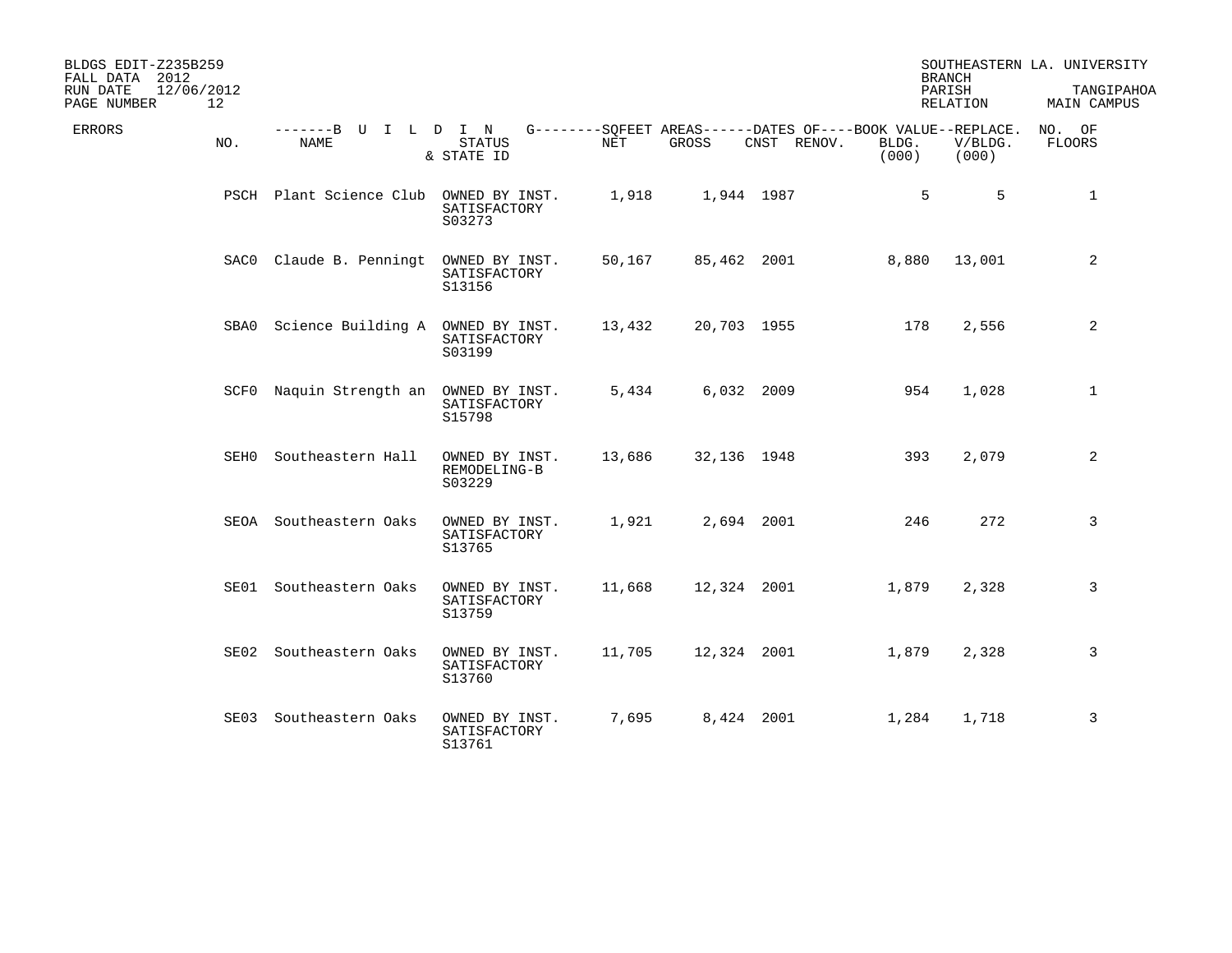| BLDGS EDIT-Z235B259<br>FALL DATA 2012<br>12/06/2012<br>RUN DATE<br>PAGE NUMBER<br>13 |                           |                                          |         |              |                                                                            |                | <b>BRANCH</b><br>PARISH<br>RELATION | SOUTHEASTERN LA. UNIVERSITY<br>TANGIPAHOA<br>MAIN CAMPUS |
|--------------------------------------------------------------------------------------|---------------------------|------------------------------------------|---------|--------------|----------------------------------------------------------------------------|----------------|-------------------------------------|----------------------------------------------------------|
| <b>ERRORS</b><br>NO.                                                                 | -------B U<br><b>NAME</b> | I L D I N<br>STATUS<br>& STATE ID        | NET     | GROSS        | G--------SQFEET AREAS------DATES OF----BOOK VALUE--REPLACE.<br>CNST RENOV. | BLDG.<br>(000) | V/BLDG.<br>(000)                    | NO. OF<br>FLOORS                                         |
| SE04                                                                                 | Southeastern Oaks         | OWNED BY INST.<br>SATISFACTORY<br>S13762 | 11,557  | 12,324 2001  |                                                                            | 1,879          | 2,328                               | 3                                                        |
| SE05                                                                                 | Southeastern Oaks         | OWNED BY INST.<br>SATISFACTORY<br>S13763 | 11,579  | 12,324 2001  |                                                                            | 1,879          | 2,336                               | 3                                                        |
| SE06                                                                                 | Southeastern Oaks         | OWNED BY INST.<br>SATISFACTORY<br>S13764 | 22,839  | 24,648 2001  |                                                                            | 3,758          | 4,645                               | 3                                                        |
| SGCW                                                                                 | Student Government        | OWNED BY INST.<br>SATISFACTORY<br>S03307 | 1,152   |              | 1,152 1975                                                                 | 8              | 36                                  | $\mathbf{1}$                                             |
|                                                                                      | SHAA Washington Hall      | OWNED BY INST.<br>REMODELING-C<br>S13768 | 32,030  | 47,080 2005  |                                                                            | 7,510          | 6,830                               | 4                                                        |
| SHAB                                                                                 | St. Tammany Hall          | OWNED BY INST.<br>REMODELING-C<br>S13769 | 31,684  | 47,080 2005  |                                                                            | 7,510          | 6,812                               | 4                                                        |
| SHAC                                                                                 | Tangipahoa Hall           | OWNED BY INST.<br>REMODELING-C<br>S13766 | 20,471  | 31,651 2004  |                                                                            | 5,049          | 4,633                               | 4                                                        |
|                                                                                      | SHAD Hammond Hall         | OWNED BY INST.<br>REMODELING-C<br>S13767 | 28,885  | 42,615 2004  |                                                                            | 6,805          | 6,197                               | 4                                                        |
|                                                                                      | SIMS Linus A. Sims Memo   | OWNED BY INST.<br>SATISFACTORY<br>S03278 | 102,651 | 137,428 1985 |                                                                            | 8,850          | 20,530                              | 4                                                        |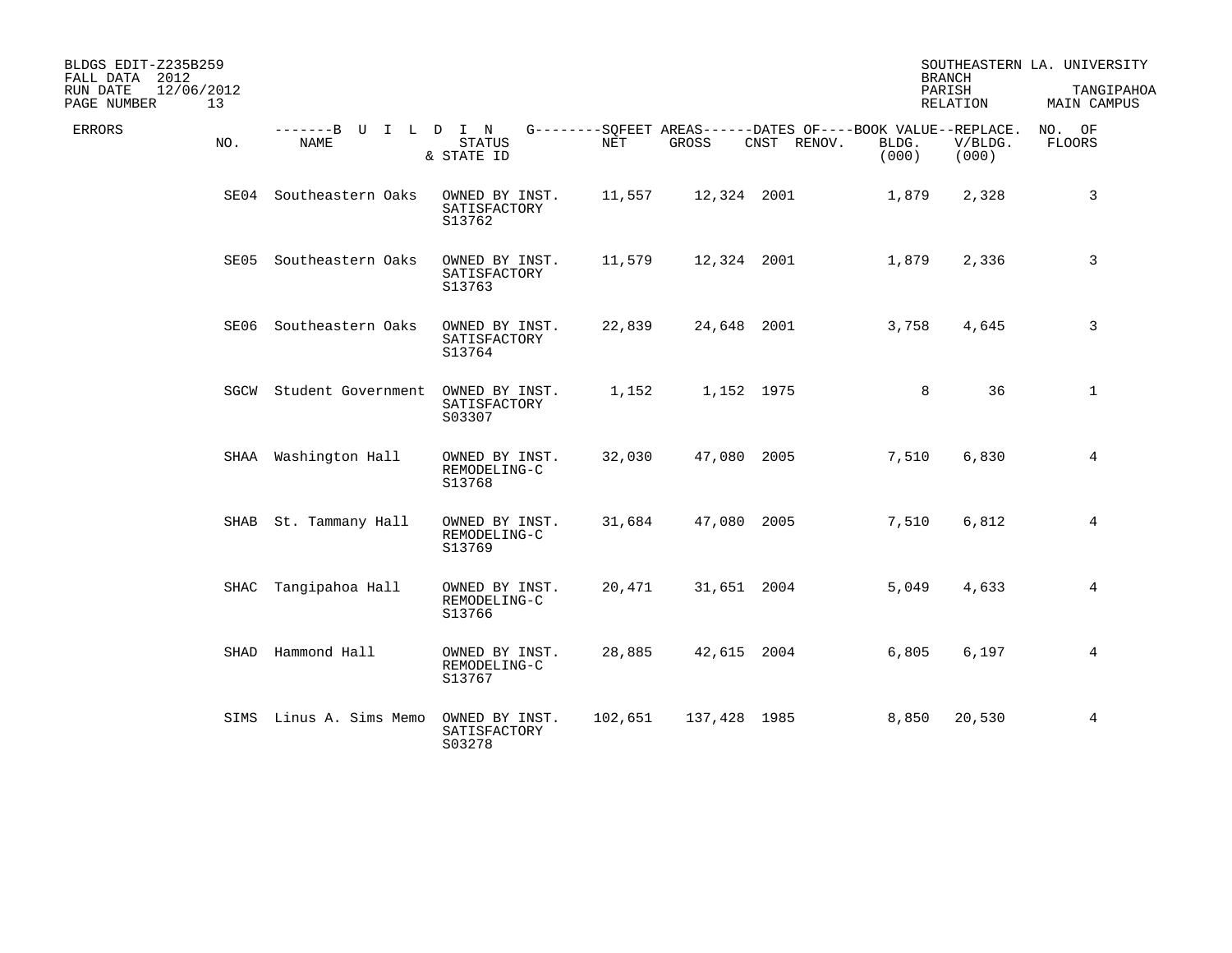| BLDGS EDIT-Z235B259<br>FALL DATA 2012<br>RUN DATE<br>12/06/2012 |      |                                        |                                          |        |             |             |      | <b>BRANCH</b><br>PARISH                                                       |                  | SOUTHEASTERN LA. UNIVERSITY<br>TANGIPAHOA |
|-----------------------------------------------------------------|------|----------------------------------------|------------------------------------------|--------|-------------|-------------|------|-------------------------------------------------------------------------------|------------------|-------------------------------------------|
| PAGE NUMBER                                                     | 14   |                                        |                                          |        |             |             |      |                                                                               | RELATION         | MAIN CAMPUS                               |
| ERRORS                                                          | NO.  | -------B U I L D I N<br>NAME           | STATUS<br>& STATE ID                     | NET    | GROSS       | CNST RENOV. |      | G--------SQFEET AREAS------DATES OF----BOOK VALUE--REPLACE.<br>BLDG.<br>(000) | V/BLDG.<br>(000) | NO. OF<br><b>FLOORS</b>                   |
|                                                                 |      | SLBC Southeast Louisian OWNED BY INST. | SATISFACTORY<br>S01361                   | 9,034  | 14,765 1995 |             |      | 1,138                                                                         | 1,836            | $\overline{2}$                            |
|                                                                 |      | SOCR Soccer Dugout                     | OWNED BY INST.<br>SATISFACTORY<br>S15956 | 798    |             | 1,070 2009  |      | 25                                                                            | 58               | $\overline{a}$                            |
|                                                                 |      | STAM St. Tammany Center LEASED         | SATISFACTORY<br>L02339                   | 15,465 | 20,923 1998 |             |      |                                                                               |                  | $\mathbf{1}$                              |
|                                                                 |      | STTO Shelter at Tinsley OWNED BY INST. | SATISFACTORY<br>S03311                   | 308    |             | 325 1960    |      | $\mathbf{3}$                                                                  | $\overline{3}$   | $\mathbf{1}$                              |
|                                                                 | SUA0 | Student Union Anne OWNED BY INST.      | REMODELING-B<br>S03277                   | 21,217 |             | 29,354 1983 | 1998 | 3,100                                                                         | 4,948            | 2                                         |
|                                                                 |      | SU00 War Memorial Stude                | OWNED BY INST.<br>REMODELING-B<br>S03216 | 43,902 |             | 58,992 1965 | 2001 | 909                                                                           | 7,142            | 2                                         |
|                                                                 |      | TAYH Taylor Hall                       | OWNED BY INST.<br>REMODELING-C<br>L13851 | 29,326 | 44,593 2005 |             |      | 7,113                                                                         | 3,204            | 4                                         |
|                                                                 | TAY0 | Zachary Taylor Hal OWNED BY INST.      | REMODELING-A<br>S03218                   | 64,857 |             | 73,222 1966 |      | 1,300                                                                         | 6,239            | 3                                         |
|                                                                 |      | TCBH Turtle Cove Boat H OWNED BY INST. | SATISFACTORY<br>S04455                   | 990    |             | 990 1983    |      | 14                                                                            | 20               | $\mathbf{1}$                              |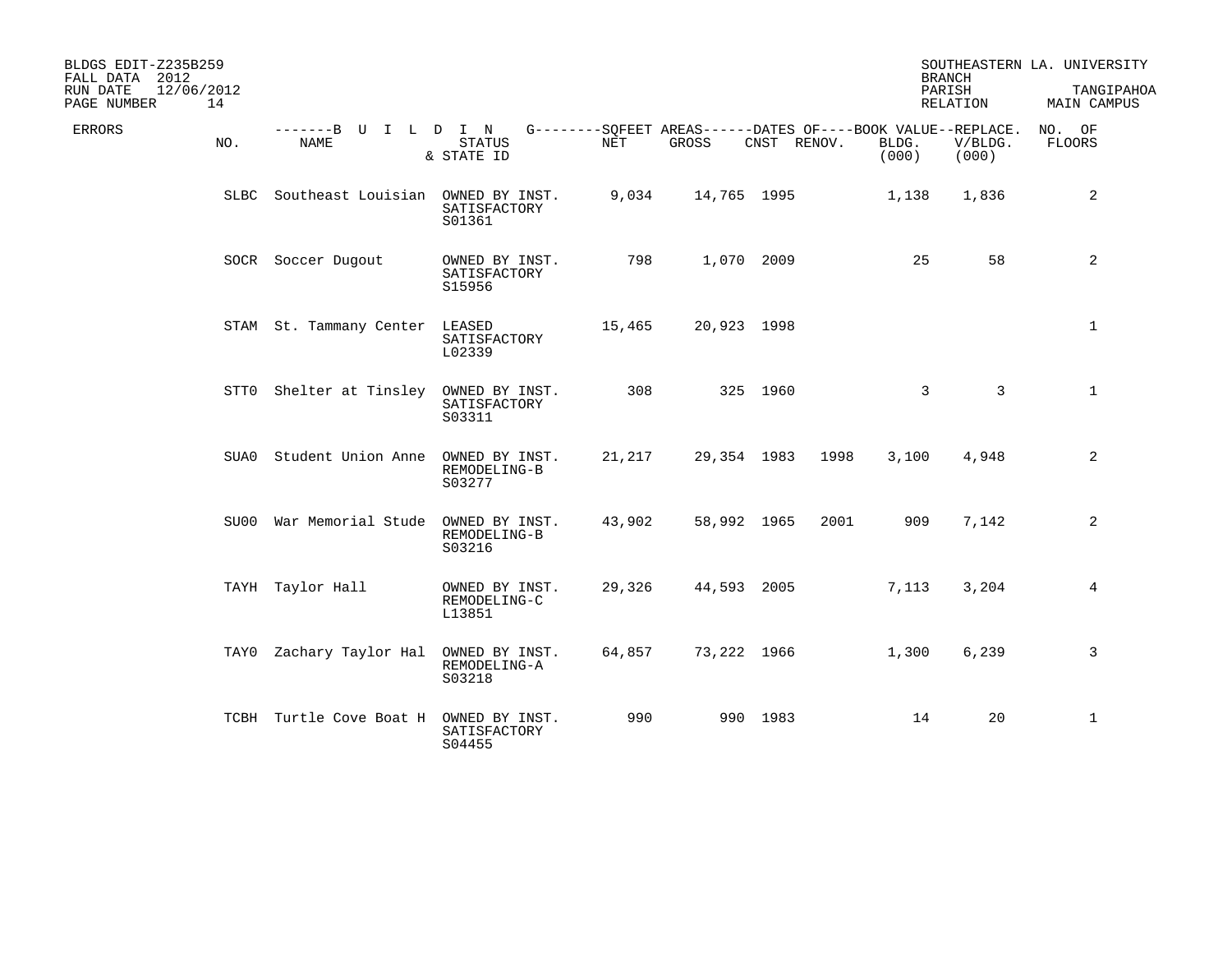| BLDGS EDIT-Z235B259<br>FALL DATA 2012<br>RUN DATE<br>PAGE NUMBER | 12/06/2012<br>15 |                                        |                                          |        |              |             |                                                                               | <b>BRANCH</b><br>PARISH<br>RELATION | SOUTHEASTERN LA. UNIVERSITY<br>TANGIPAHOA<br>MAIN CAMPUS |
|------------------------------------------------------------------|------------------|----------------------------------------|------------------------------------------|--------|--------------|-------------|-------------------------------------------------------------------------------|-------------------------------------|----------------------------------------------------------|
| <b>ERRORS</b>                                                    | NO.              | -------B U I L D I N<br><b>NAME</b>    | <b>STATUS</b><br>& STATE ID              | NET    | GROSS        | CNST RENOV. | G--------SOFEET AREAS------DATES OF----BOOK VALUE--REPLACE.<br>BLDG.<br>(000) | V/BLDG.<br>(000)                    | NO. OF<br><b>FLOORS</b>                                  |
|                                                                  |                  | TCCR Turtle Cove Careta OWNED BY INST. | OBSOLETE<br>S04454                       | 1,250  | 1,250 1940   |             | 940                                                                           | 133                                 | $\mathbf{1}$                                             |
|                                                                  |                  | TCGC Turtle Cove Comple                | OWNED BY INST.<br>SATISFACTORY<br>S14331 | 1,942  | 2,670 2006   |             | 100                                                                           | 165                                 | $\overline{a}$                                           |
|                                                                  |                  | TCGH Turtle Cove Guest                 | OWNED BY INST.<br>SATISFACTORY<br>S04453 | 5,820  | 6,650 1940   |             | 2,700                                                                         | 294                                 | $\overline{a}$                                           |
|                                                                  |                  | TECM Cate TEC Mechanica OWNED BY INST. | SATISFACTORY<br>S03297                   | 108    |              | 680 1973    | 10                                                                            | 10                                  | $\mathbf{1}$                                             |
| $\circ$                                                          | TECS             | TEC Storage Buildi OWNED BY INST.      | SATISFACTORY                             | 595    |              | 702 1985    | 40                                                                            | 40                                  | $\mathbf{1}$                                             |
|                                                                  | TEC0             | Charles E. Cate Te OWNED BY INST.      | SATISFACTORY<br>S03245                   | 76,858 | 123,480 1973 |             | 2,500                                                                         | 18,340                              | 2                                                        |
| $\circ$<br>Т                                                     | TELE             | Telecommunication                      | OWNED BY INST.<br>SATISFACTORY           |        |              | 277 2007    | 200                                                                           | 200                                 | $\mathbf{1}$                                             |
|                                                                  | THA0             | Tinsley Hall Annex OWNED BY INST.      | REMODELING-B<br>S03239                   | 1,371  | 3,280 1955   | 1971        | 40                                                                            | 386                                 | $\mathbf{1}$                                             |
|                                                                  |                  | TH00 G. Jack Tinsley Ha OWNED BY INST. | REMODELING-B<br>S03201                   | 11,231 | 17,036 1955  |             | 272                                                                           | 2,093                               | 2                                                        |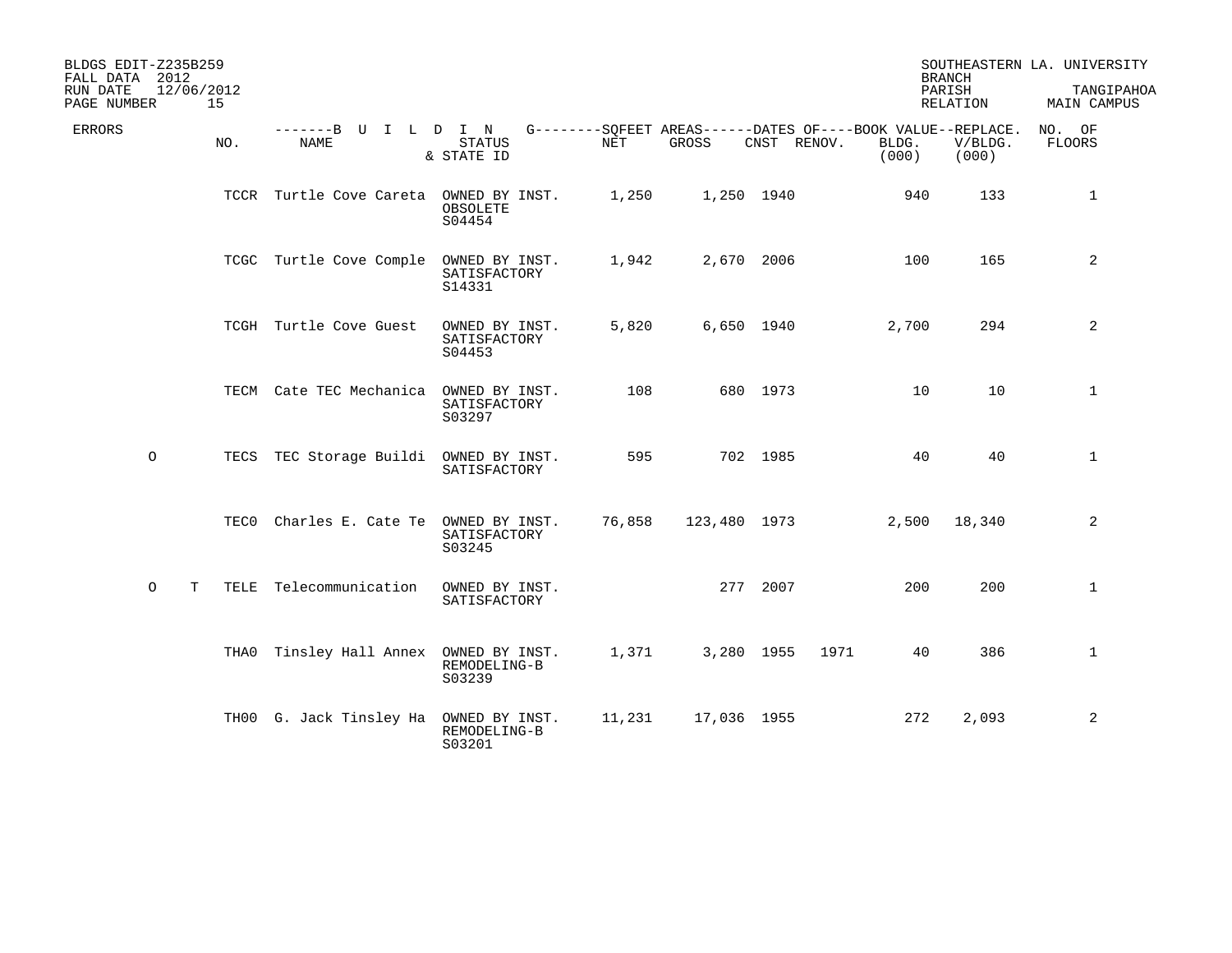| BLDGS EDIT-Z235B259<br>FALL DATA 2012<br>RUN DATE<br>PAGE NUMBER | 12/06/2012<br>16 |                                        |                                          |        |              |                                                                            |                | <b>BRANCH</b><br>PARISH<br>RELATION | SOUTHEASTERN LA. UNIVERSITY<br>TANGIPAHOA<br>MAIN CAMPUS |
|------------------------------------------------------------------|------------------|----------------------------------------|------------------------------------------|--------|--------------|----------------------------------------------------------------------------|----------------|-------------------------------------|----------------------------------------------------------|
| <b>ERRORS</b>                                                    | NO.              | -------B U I L D I N<br>NAME           | STATUS<br>& STATE ID                     | NET    | GROSS        | G--------SQFEET AREAS------DATES OF----BOOK VALUE--REPLACE.<br>CNST RENOV. | BLDG.<br>(000) | V/BLDG.<br>(000)                    | NO. OF<br>FLOORS                                         |
|                                                                  |                  | UC00 University Center                 | OWNED BY INST.<br>REMODELING-A<br>S03276 | 62,728 | 239,812 1982 |                                                                            | 15,422         | 27,764                              | 4                                                        |
|                                                                  |                  | UNIV University Residen OWNED BY INST. | SATISFACTORY<br>L13869                   | 6,458  |              | 7,545 2005                                                                 | 965            | 707                                 | 2                                                        |
|                                                                  |                  | UPD0 Range Hall                        | OWNED BY INST.<br>SATISFACTORY<br>S03243 | 5,691  |              | 7,500 1971                                                                 | 125            | 606                                 | $\mathbf{1}$                                             |
|                                                                  | URMB             | President's Reside                     | OWNED BY INST.<br>SATISFACTORY<br>L13869 | 220    |              | 250 2005                                                                   | 30             | 707                                 | $\mathbf{1}$                                             |
|                                                                  |                  | VILA Greek Village A                   | OWNED BY INST.<br>SATISFACTORY<br>S13734 | 3,468  |              | 10,247 2001                                                                | 1,711          | 1,202                               | 2                                                        |
|                                                                  |                  | VILB Greek Village B                   | OWNED BY INST.<br>SATISFACTORY<br>S13735 | 5,080  |              | 11,824 2001                                                                | 1,975          | 1,341                               | 2                                                        |
|                                                                  |                  | VILD Greek Village D                   | OWNED BY INST.<br>SATISFACTORY<br>S13737 | 8,872  |              | 20,920 2001                                                                | 3,494          | 2,103                               | 2                                                        |
|                                                                  |                  | VILE Greek Village E                   | OWNED BY INST.<br>SATISFACTORY<br>S13757 | 3,442  |              | 9,084 2001                                                                 | 1,517          | 1,076                               | $\overline{a}$                                           |
|                                                                  |                  | VILF Greek Village F                   | OWNED BY INST.<br>SATISFACTORY<br>S13758 | 10,300 |              | 19,439 2001                                                                | 3,247          | 2,697                               | $\overline{a}$                                           |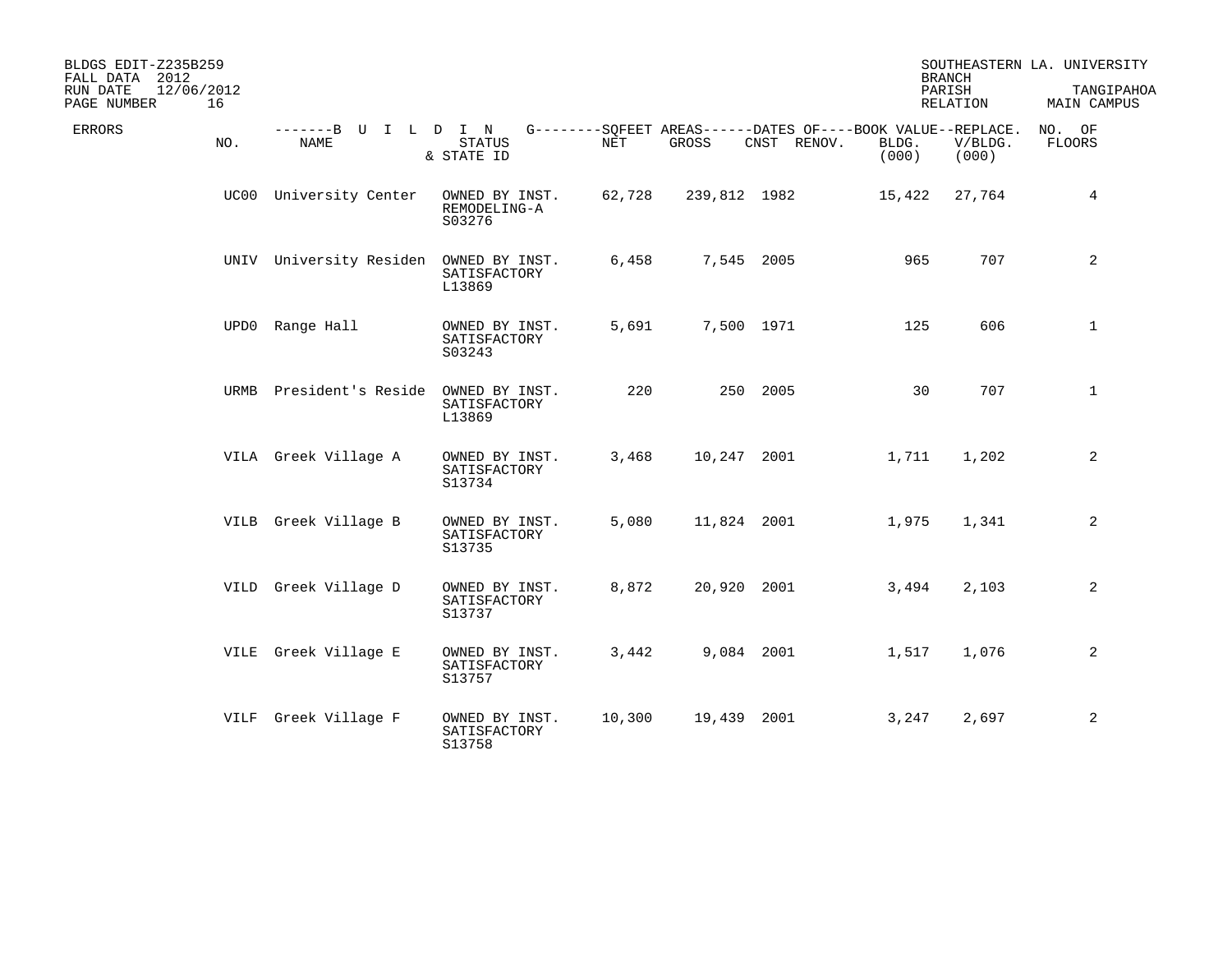| BLDGS EDIT-Z235B259<br>FALL DATA | 2012    |                  |                         |                                          |        |             |             |                                                                               | <b>BRANCH</b>             | SOUTHEASTERN LA. UNIVERSITY      |
|----------------------------------|---------|------------------|-------------------------|------------------------------------------|--------|-------------|-------------|-------------------------------------------------------------------------------|---------------------------|----------------------------------|
| RUN DATE<br>PAGE NUMBER          |         | 12/06/2012<br>17 |                         |                                          |        |             |             |                                                                               | PARISH<br><b>RELATION</b> | TANGIPAHOA<br><b>MAIN CAMPUS</b> |
| <b>ERRORS</b>                    |         | NO.              | -------B<br><b>NAME</b> | N<br>D<br>STATUS<br>& STATE ID           | NET    | GROSS       | CNST RENOV. | G--------SQFEET AREAS------DATES OF----BOOK VALUE--REPLACE.<br>BLDG.<br>(000) | V/BLDG.<br>(000)          | NO. OF<br>FLOORS                 |
|                                  | $\circ$ | VVS0             | Village Vending St      | OWNED BY INST.<br>SATISFACTORY           | 97     | 143         | 2001        | 25                                                                            | 25                        | $\mathbf{1}$                     |
|                                  |         | WH00             | White Hall              | OWNED BY INST.<br>REMODELING-B<br>S03205 | 19,826 | 31,674 1960 |             | 450                                                                           | 3,993                     | 2                                |
|                                  |         | WIL0             | Wilson Hall             | OWNED BY INST.<br>REMODELING-A<br>S03237 | 6,503  | 9,636 1960  |             | 175                                                                           | 1,154                     | $\mathbf{1}$                     |
|                                  |         | WS00             | West Strawberry St      | OWNED BY INST.<br>SATISFACTORY<br>S03219 | 19,766 | 41,853 1937 | 1973        | 125                                                                           | 9,134                     | 2                                |
|                                  | 0       | T<br>ZTEB        | Zachary Taylor Res      | OWNED BY INST.<br>SATISFACTORY           |        |             | 112 1965    | 100                                                                           | 100                       | 1                                |